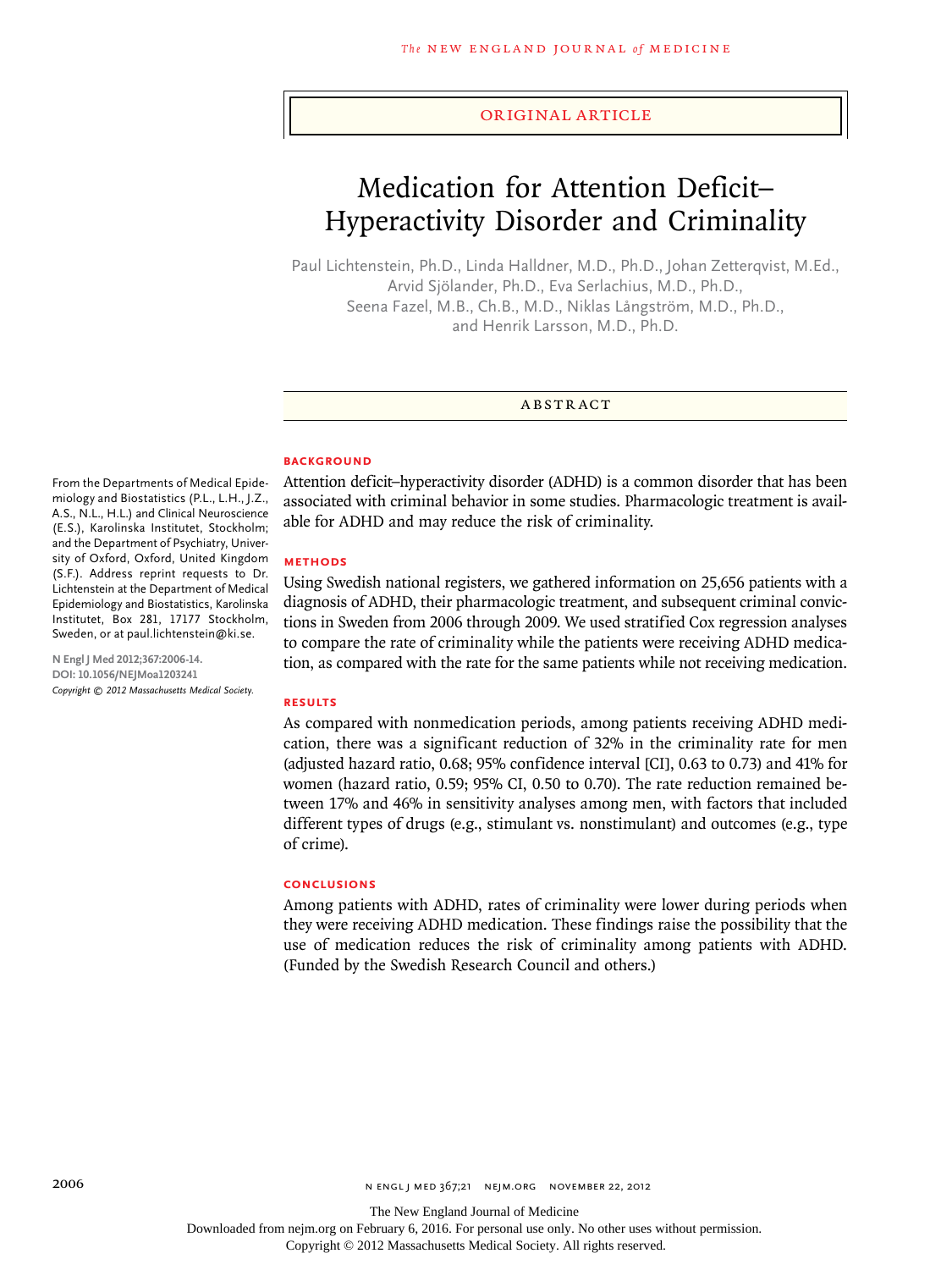BOUT 5% OF ALL CHILDREN IN THE Western world fulfill diagnostic criteria<br>for attention deficit-hyperactivity disor-<br>der (ADHD),<sup>1</sup> and a large proportion of such chil-Western world fulfill diagnostic criteria for attention deficit–hyperactivity disordren are treated pharmacologically.<sup>2</sup> ADHD has been associated with criminality<sup>3,4</sup> and externalizing disorders.<sup>5</sup> Beneficial short-term effects of ADHD medication on symptoms of ADHD and associated conduct problems have been shown in numerous randomized, controlled studies involving children<sup>6-8</sup> and adults.<sup>9-11</sup> ADHD symptoms are largely persistent from childhood into adulthood,<sup>12</sup> but one prominent feature of ADHD treatment is that the discontinuation of medication is common,<sup>13,14</sup> especially in adolescence and early adulthood.15 The importance of treatment discontinuation for criminality and other longer-term outcomes is largely unknown.

The Multimodal Treatment of Attention Deficit– Hyperactivity Disorder (MTA) study is the largest randomized clinical trial of ADHD medication with long-term follow-up.<sup>16-19</sup> The most sensitive measures of treatment (a composite of ADHD symptoms, as rated by parents and teachers) suggested that the benefit of medication at the 14-month assessment had diminished at 36 months.20 No association was observed with early delinquency and substance use at 36 months.<sup>19</sup> Although the study did not suggest long-term effects of medication, high rates of treatment discontinuation, a lack of placebo-treated controls, and a limited range of outcomes mean that the longer-term effects of ADHD medication remain uncertain. In this study, we used Swedish population-based data to investigate the association between the use of ADHD medication and criminality.

# METHODS

# **Patients**

The study was approved by the ethics committee at Karolinska Institutet. We derived the data through linkage of population-based registers in Sweden, with unique personal identification numbers, enabling accurate linkage.21 We identified 25,656 patients (16,087 men and 9569 women) who had been born no later than 1990 with at least one diagnosis of ADHD (as defined by code 314 in the *International Classification of Diseases, 9th Revision* [ICD-9]*;* and code F90 in ICD-10) in the National Patient Register. These patients included all those

with psychiatric hospitalizations since 1973 and outpatient diagnoses since 2001.<sup>22</sup> We also used the Prescribed Drug Register, which includes information on all prescribed medications since July 2005.23 A general population sample was used to contrast rates of criminality and medication use between patients with an ADHD diagnosis and the general population. To ensure adequate statistical power and equal follow-up time, we matched 10 controls to each case according to the year of birth, sex, and geographic location at the time of diagnosis.

Criminality was identified through the National Crime Register, including convictions in district courts since 1973,<sup>24</sup> and the Register of Persons Suspected of Offenses, which records all persons suspected of a crime after a completed investigation by police, customs authority, or the prosecution service.<sup>24</sup>

To account for migrations, deaths, and imprisonment, we linked to the Migration, Cause of Death, and Prison Registers. We estimated periods that patients had spent in closed institutional youth care using conviction data in the National Crime Register.

# **Measures**

We measured the main exposure of patients to ADHD medication, as identified in the Prescribed Drug Register, using the Anatomical Therapeutic Chemical (ATC) classification system. Before 2008, ADHD medication could be prescribed only by child and adolescent psychiatrists, neuropediatricians, or physicians who had been licensed after individual application and Medical Products Agency approval. Since then, all specialists in psychiatry are licensed to prescribe such drugs.

Since 2005, the use of ADHD medication in both children and adults has increased exponentially.14 Methylphenidate is recommended for firstline drug treatment, whereas amphetamine and dextroamphetamine are prescribed more rarely. The nonstimulant atomoxetine is also used regularly.<sup>14</sup>

In accordance with previous studies, $14,15$  a patient was defined as receiving treatment during the time interval between two prescriptions of ADHD medication, unless prescriptions occurred more than 6 months apart. Thus, a treatment period was defined as a sequence of prescriptions, with no more than 6 months between two consecutive prescriptions. The start of treatment was defined

n engl j med 367;21 nejm.org november 22, 2012 2007

The New England Journal of Medicine

Downloaded from nejm.org on February 6, 2016. For personal use only. No other uses without permission.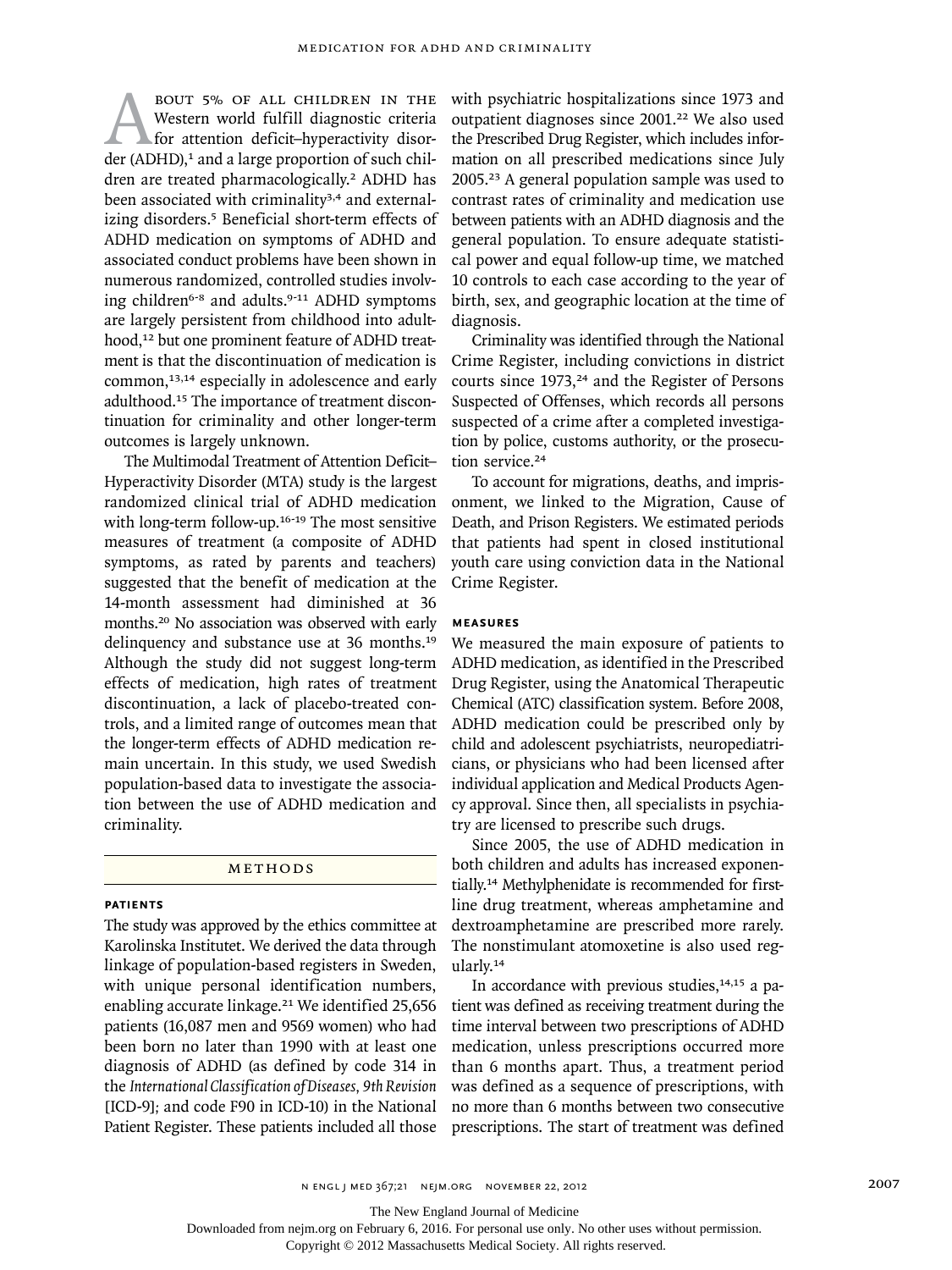| Table 1. Characteristics of the Patients at Baseline and Rates of Use of ADHD |
|-------------------------------------------------------------------------------|
| Medication and Criminal Convictions during Follow-up.*                        |

| Characteristic                             | Men<br>$(N=16,087)$ | Women<br>$(N = 9569)$ |
|--------------------------------------------|---------------------|-----------------------|
| Person-years at risk                       | 62,637              | 37,963                |
| Age group (%)                              |                     |                       |
| $15-24$ yr                                 | 54.3                | 46.3                  |
| 25-39 yr                                   | 30.0                | 35.4                  |
| $\geq 40$ yr                               | 15.7                | 18.3                  |
| Civil status (%)                           |                     |                       |
| Unmarried                                  | 85.7                | 73.4                  |
| Married                                    | 7.5                 | 13.1                  |
| <b>Divorced</b>                            | 6.7                 | 13.2                  |
| Widowed                                    | 0.1                 | 0.4                   |
| Living in a metropolitan area (%)          | 14.8                | 15.1                  |
| Employed (%)                               | 24.3                | 25.6                  |
| In school (%)                              | 29.2                | 29.5                  |
| Median family income (in U.S. \$)          | 27,500              | 26,500                |
| Taking other psychotropic medication (%)   |                     |                       |
| Antipsychotic drug                         | 11.9                | 13.1                  |
| Hypnotic or anxiolytic drug                | 27.3                | 39.1                  |
| Antidepressant drug                        | 28.7                | 45.1                  |
| Drug used in addictive disorders           | 4.6                 | 3.1                   |
| Mood stabilizer or antiepileptic agent     | 8.2                 | 11.1                  |
| Receiving ADHD medication (%)              | 53.6                | 62.7                  |
| Convicted of any crime (%)                 | 36.6                | 15.4                  |
| Less severe crimet                         | 34.4                | 15.0                  |
| Violent or sexual crime                    | 14.7                | 3.6                   |
| Homicide                                   | 0.13                | 0.04                  |
| Assault                                    | 9.3                 | 2.0                   |
| Threat or harassment                       | 6.3                 | 1.1                   |
| Threat or assault against a public servant | 3.2                 | 1.1                   |
| Robbery                                    | 1.6                 | 0.0                   |
| Arson                                      | 0.2                 | 0.1                   |
| Sexual crime                               | 0.7                 | 0.0                   |
| Substance-related crime                    | 20.5                | 7.9                   |
| Drug offense                               | 17.7                | 7.2                   |
| Driving under the influence of drugs       | 9.4                 | 2.5                   |

\* Data are for patients in the Swedish Patient Register with a diagnosis of ADHD who were born in 1990 or earlier.

† A less severe crime was defined as one in which a conviction did not involve imprisonment, forensic psychiatric inpatient care, or closed institutional youth care.

> as the date of the first prescription, and the end of treatment was defined as the date of the last prescription. During intervals of 6 months or more without any prescriptions, a patient was considered

not to be receiving treatment. A total of 914 patients who received only one prescription were considered not to have received treatment. To determine whether patients were receiving treatment at the start and end of follow-up, the follow-up period was defined as January 1, 2006, to December 31, 2009, since the Prescribed Drug Register covered the period only from July 1, 2005, to June 30, 2010.

The main outcome was any conviction for a crime. If no date of the crime was recorded, the date of the conviction was used. In sensitivity analyses, we also investigated less severe crimes (i.e., those not associated with custodial sentences) along with violent crime and those related to substance abuse.25 (Crime categories and prevalence are provided in Table 1.)

We identified patients with diagnoses of conduct disorders, as well as oppositional–defiant, antisocial-personality, or substance-use disorder, through the National Patient Register (codes 313.81, 312, 301.7, 291, 292, 303, 304, and 305 in the ICD-9; and F91, F60.2, and F10–F19 in the ICD-10).

# **Statistical Analysis**

In all analyses, the use of an ADHD medication was treated as a time-varying covariate. To describe unadjusted associations between the use of ADHD medication and criminality, we calculated extended Kaplan–Meier curves for time-varying covariates.<sup>26</sup> This analysis can be viewed as a nonparametric analogue to Cox regression with time-varying covariates. If the association between current medication use and conviction rates was independent of previous medication use, then the extended Kaplan–Meier curves could be interpreted as estimated survival functions for patients who did not change their medication status during followup.27 To quantify the adjusted association between medication use and criminality, we used Cox regression hazard ratios, with robust standard errors accounting for the correlations between periods for the same patient.<sup>28</sup>

Next, we used stratified Cox regression to perform within-patient analyses, with adjustment for age, previous number of convictions, and previous number of medication switches as categorical variables in the model. In stratified Cox regression, each patient enters as a separate stratum in the analyses. Thus, each patient serves as his or her own control, and provided that the regression

The New England Journal of Medicine

Downloaded from nejm.org on February 6, 2016. For personal use only. No other uses without permission.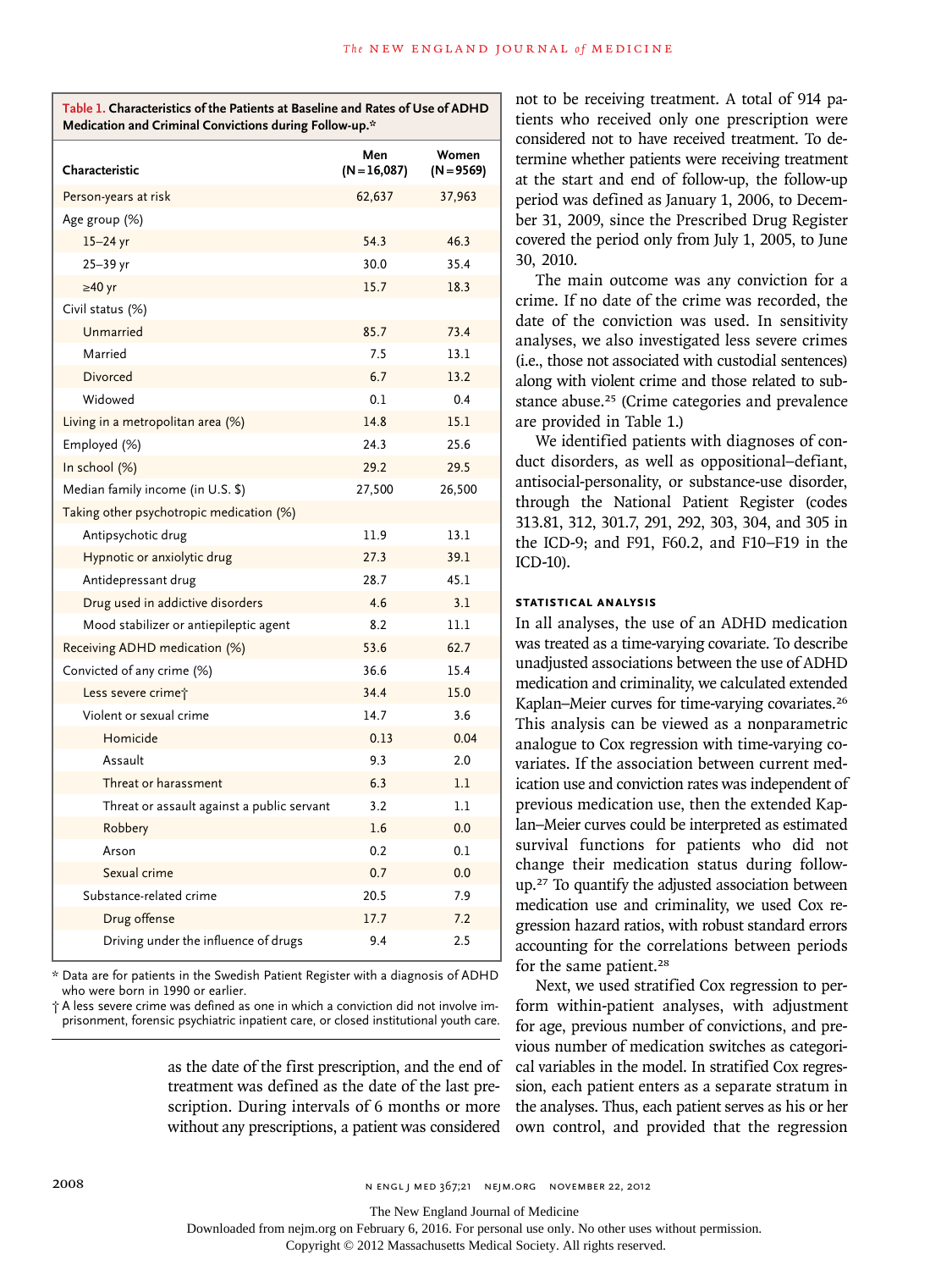model is correct, these analyses adjust for confounders that are constant within each patient during follow-up (e.g., genetic makeup and childhood environment). A thorough description of the statistical analysis plan is provided in the Supplementary Appendix, available with the full text of this article at NEJM.org.

It is possible that an association between medication use and criminality may be seen when patients who have decided to start taking a medication have also decided to make other significant changes in their lives. We addressed this potential confounder by investigating whether associations with criminality were different when patients went from a treatment period to a nontreatment period, as compared with when they went from a nontreatment period to a treatment period. We evaluated patients with consecutive periods in which they had different medication statuses and estimated the difference in risk for criminality for nontreatment periods versus treatment periods. Confidence intervals were estimated by means of the nonparametric bootstrap methods. We also examined whether these associations were consistent according to whether a patient was prescribed an ADHD medication for the first or second time.

In order to understand whether observed associations could be explained by selection and to test the robustness of our results, we performed nine post hoc analyses, including evaluations of different drug exposures (stimulant vs. nonstimulant treatment) and outcomes (convictions for less severe, violent, or substance-related offenses).

We performed sensitivity analyses in a cohort of patients who did not necessarily have an ADHD diagnosis in the National Patient Register. Instead, the Prescribed Drug Register was used to identify patients who had received at least one prescription for an ADHD medication during followup. This was done to avoid selection bias, since some counties have historically been less consistent in reporting outpatient data to the National Patient Register.

The patients in our main analyses had received a diagnosis of ADHD, as reported to the National Patient Register by a specialist physician. Sensitivity analyses were therefore performed in a cohort who had received the diagnosis by practitioners (physicians, psychologists, or other nonmedical specialists) in general child and adolescent mental health services. For this, we linked to the

Pastill Register, which includes patients who had received diagnoses according to the fourth edition of the *Diagnostic and Statistical Manual of Mental Disorders* (DSM-IV) or the ICD-10 since 2001 within Child and Adolescent Mental Health Services in Stockholm County.<sup>29</sup>

Since the diagnosis of ADHD often coexists with conduct, oppositional–defiant, antisocialpersonality, or substance-use disorder,<sup>5</sup> it is not clear whether these disorders should be regarded as confounders, mediators, or colliders.30 Thus, to test whether the association between medication use and criminality was different depending on coexisting diagnoses, we performed a sensitivity analysis that included only patients without a diagnosis of a coexisting disorder.

In Sweden, persons who are found guilty of crimes are convicted regardless of mental disorder, although sentencing will be influenced by psychiatric evidence. Nevertheless, the probability of receiving a conviction might be dependent on socioeconomic conditions, living area, or the age or psychiatric history of the person. Therefore, we also performed sensitivity analyses that included persons who had been suspected of (rather than sentenced for) crimes.

To test whether associations were restricted to ADHD medication, we also performed sensitivity analyses that included patients who discontinued taking a selective serotonin-reuptake inhibitor (SSRI) instead of an ADHD medication.

To investigate long-term associations, we performed a Cox regression analysis for the period from January 2009 through December 2009, with medication status at January 1, 2006, as the main exposure. The analysis was adjusted for age and medication use during 2009 as time-dependent covariates.

#### **RESULTS**

#### **use of ADHD mediCation and criminality**

We investigated 16,087 men and 9569 women with ADHD (see Table 1 for descriptive data at baseline and during follow-up). Among the men in whom ADHD was diagnosed, 53.6% had taken an ADHD medication, and 36.6% had been convicted of at least one crime during follow-up. The corresponding numbers in the matched generalpopulation controls were 0.2% and 8.9%, respectively. Among female patients, 62.7% had taken an ADHD medication, and 15.4% had been con-

The New England Journal of Medicine

Downloaded from nejm.org on February 6, 2016. For personal use only. No other uses without permission.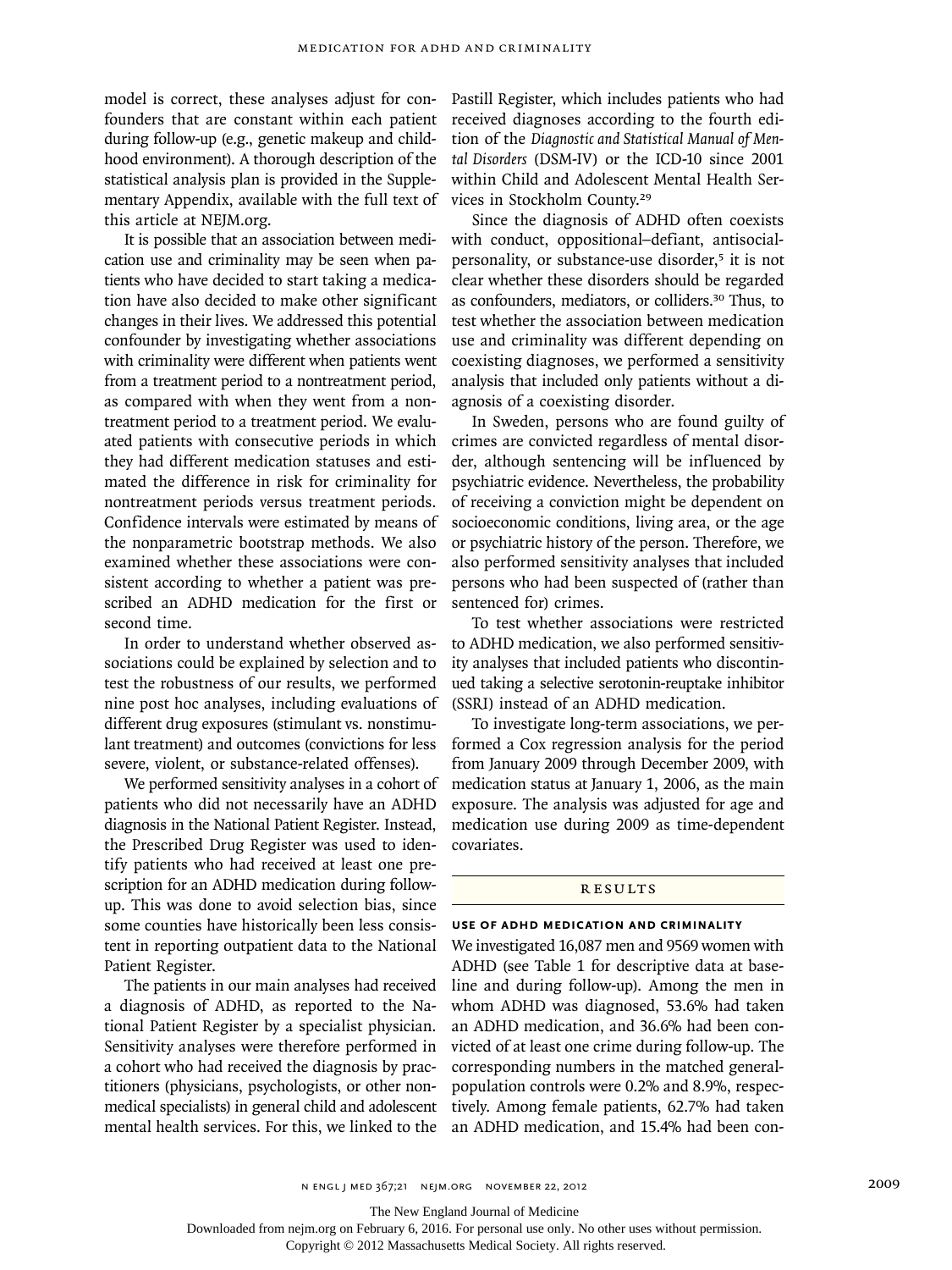

**Figure 1. Extended Kaplan–Meier Curves for Patients in the Swedish Patient Register with a Diagnosis of ADHD Who Were Born No Later Than 1990, According to Sex and Medication Status.**

This analysis was based on 56,227 treatment or nontreatment periods and 23,693 convictions involving 16,087 men (averaging 3.5 periods of treatment or nontreatment and 1.5 convictions) and 23,533 treatment or nontreatment periods and 4112 convictions involving 9569 women (averaging 2.5 treatment or nontreatment periods and 0.4 convictions).

victed of at least one crime, as compared with 0.1% and 2.2% among controls. A total of 689 men (4.3%) and 368 women (3.8%) were receiving ADHD medication during the entire period, and 7468 men (46.4%) and 3573 women (37.3%) were not receiving ADHD medication.

In patients with ADHD, crimes occurred less

| Table 2. Hazard Ratio for Conviction for Any Crime during a Period of Treatment |
|---------------------------------------------------------------------------------|
| with an ADHD Medication, as Compared with a Nontreatment Period                 |
| (2006–2009).*                                                                   |

| Sex   | No. of<br><b>Patients</b> | No. of<br><b>Crimes</b> | Hazard Ratio (95% CI) |                              |  |
|-------|---------------------------|-------------------------|-----------------------|------------------------------|--|
|       |                           |                         | Cox Regression        | Stratified<br>Cox Regression |  |
| Men   | 16,087                    | 23,693                  | $0.70(0.66 - 0.75)$   | $0.68(0.63 - 0.73)$          |  |
| Women | 9,569                     | 4.112                   | $0.78(0.68 - 0.90)$   | $0.59(0.50 - 0.70)$          |  |

\* Data are shown as the within-patient hazard ratio for the risk of conviction for a crime while receiving an ADHD medication, as compared with the risk while not receiving a medication. Hazard ratios were calculated with the use of Cox regression (comparing periods in which all patients received treatment with periods in which they did not receive treatment) or stratified Cox regression (comparing periods in which patients who changed their treatment status during follow-up received treatment with periods in which they did not receive treatment).

often during periods in which they were receiving an ADHD medication (Fig. 1). The estimated probability of not being convicted of a crime during a 4-year treatment period was 0.49 for men and 0.75 for women. The same probability during the nontreatment period was 0.37 for men and 0.69 for women. The unadjusted Cox regression hazard ratio was 0.70 (95% confidence interval [CI], 0.66 to 0.75) for men and 0.78 (95% CI, 0.68 to 0.90) for women, indicating that medication use was associated with a lower criminality rate (Table 2).

Since patients receiving medication might be different from untreated patients, a critical test of the association was whether there were differences in crime rates in the same person during treatment periods, as compared with nontreatment periods. The stratified Cox regression estimates of the within-patient hazard ratios were 0.68 for men and 0.59 for women (P<0.001 for both comparisons), suggesting that after adjustment for all confounders that are constant within a patient, the use of ADHD medication reduced the criminality rate by 32 to 41% (Table 2).

## **Sensitivity Analyses**

Because of the clear association between medication use and criminality rate, we performed a series of sensitivity analyses that included men only, because of the increased prevalence of ADHD and criminality, as compared with women. In patients who had both treatment periods and nontreatment periods, the risk of being convicted of a crime was significantly increased, by 12.0% (95% CI, 11.8 to 12.3), during a nontreatment period, as compared with a treatment period (Table 3). The increased risk remained when patients moved from a nontreatment period to a treatment period (an increase of 15.8%) as well as when they moved from a treatment period to a nontreatment period (an increase of 6.5%). The risk remained significant regardless of whether it was the first or second time that patients altered their medication regimen (Table 3).

We found similar reductions in criminality rates associated with the use of ADHD medication regardless of whether the drug was a stimulant (hazard ratio, 0.66) or a nonstimulant (hazard ratio, 0.76) or whether analyses were restricted to less severe or specific crimes (Table 4). The hazard ratios did not materially change when patients were identified solely on the basis of their

Downloaded from nejm.org on February 6, 2016. For personal use only. No other uses without permission.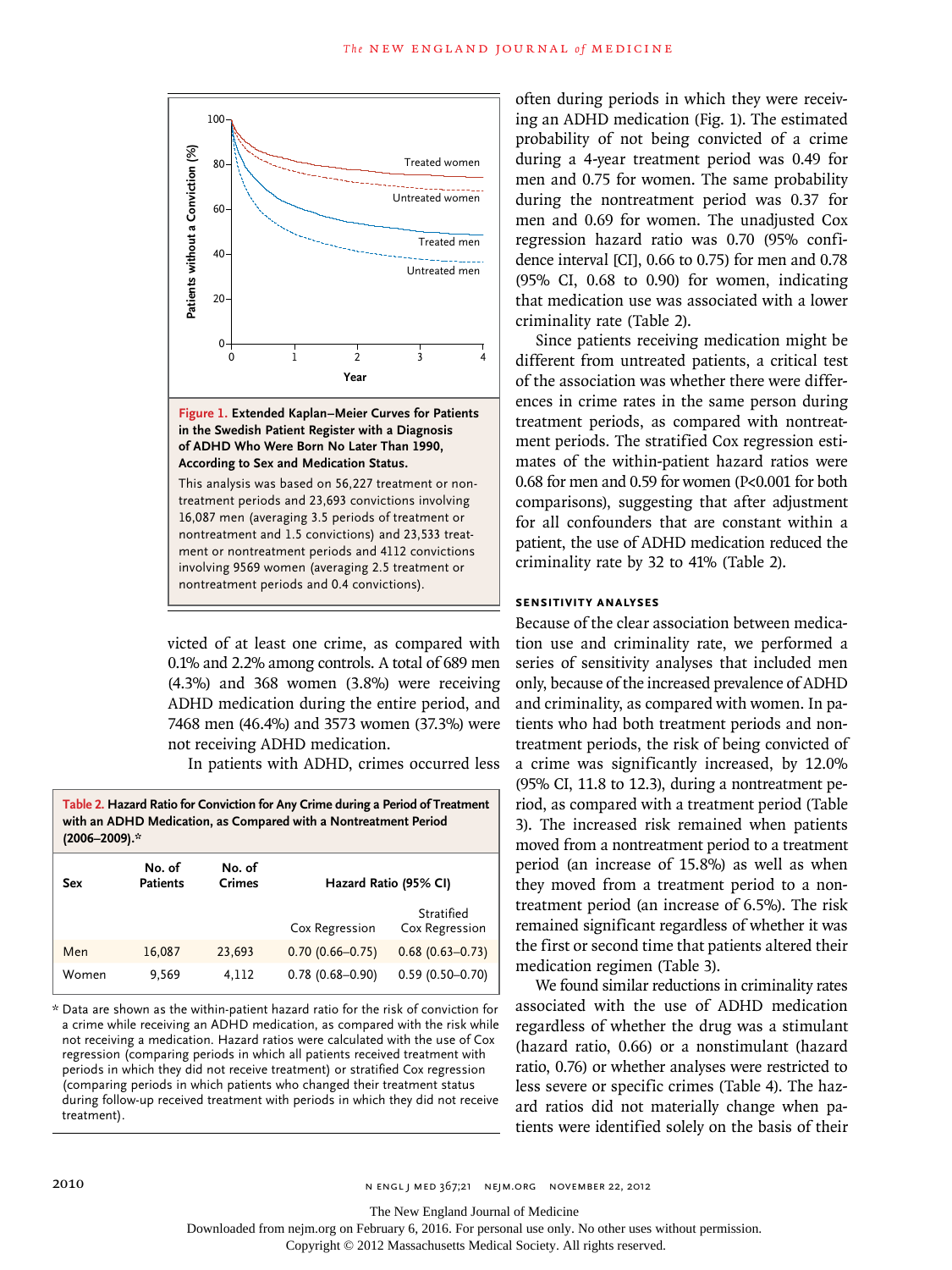| Table 3. Differences in the Risk of a Criminal Conviction, According to Change in Treatment with ADHD Medication.* |                    |                                |                    |                                     |                    |                                            |  |
|--------------------------------------------------------------------------------------------------------------------|--------------------|--------------------------------|--------------------|-------------------------------------|--------------------|--------------------------------------------|--|
| <b>Treatment Period</b>                                                                                            |                    | <b>Two Consecutive Periods</b> |                    | From No Medication<br>to Medication |                    | <b>From Medication</b><br>to No Medication |  |
|                                                                                                                    | No. of<br>Patients | Risk Difference<br>(95% CI)    | No. of<br>Patients | Risk Difference<br>(95% CI)         | No. of<br>Patients | Risk Difference<br>(95% CI)                |  |
|                                                                                                                    |                    | %                              |                    | %                                   |                    | %                                          |  |
| All treatment periods                                                                                              | 7895               | $12.0(11.8-12.3)$              | 7189               | $15.8(15.4-16.1)$                   | 4736               | $6.5(6.2-6.9)$                             |  |
| First treatment period only                                                                                        | 7398               | $10.4(10.1-10.7)$              | 6105               | $13.7(13.3-14.1)$                   | 4413               | $5.7(5.3-6.2)$                             |  |
| Second treatment period only                                                                                       | 1807               | $9.8(9.3 - 10.4)$              | 1788               | $12.0(11.3-12.7)$                   | 1030               | $6.3(5.5 - 7.1)$                           |  |

\* Patients were evaluated between two consecutive periods (i.e., a period in which they did not receive treatment with an ADHD medication, as compared with a period in which they did receive treatment with an ADHD medication) and when they changed their medication status (going from nontreatment to treatment or vice versa).

prescriptions (hazard ratio, 0.64), from general child and adolescent mental health services on the basis of the Pastill Register (hazard ratio, 0.83), and when patients with a diagnosis of a coexisting disorder (conduct, oppositional–defiant, antisocial-personality, or substance-use disorder) were excluded (hazard ratio, 0.77), although the estimate did not reach significance on the basis of data from the Pastill Register (Table 4). When the outcome was changed to suspicion of a crime, there was also a reduction in the criminality rate during the treatment period (hazard ratio, 0.81). In contrast to the results for the use of ADHD medication, there was no evidence of an association between a criminal conviction and the use of an SSRI among patients with a diagnosis of ADHD in the National Patient Register) (hazard ratio, 1.04; 95% CI, 0.93 to 1.17).

# **Long-Term Associations**

Finally, we addressed long-term associations by exploring the medication status on January 1, 2006, and criminality rates during 2009. There was no significant association before adjustment for medication use in 2009 (hazard ratio, 0.84; 95% CI, 0.69 to 1.03) or after such adjustment (hazard ratio, 0.94; 95% CI, 0.83 to 1.07).

#### Discussion

There has been considerable debate over the net effects of pharmacologic treatment of patients with ADHD, in which benefits with respect to ADHD symptoms are weighed against the risks of side effects,31,32 potential overprescription, and development of tolerance, dependence, or addiction.32,33 We found associations suggesting the possibility of a protective effect for the use of ADHD medications on concurrent rates of all types of criminality and no significant long-term reduction in the crime rate after termination of medication — findings that corroborate the results of previous randomized, short-term followup studies of ADHD symptoms and associated conduct problems.6-11 Among men, the crime rate was reduced by 32% (P<0.001) during treatment periods, and the rate reduction ranged from 17 to 46% in all nine sensitivity analyses (in which the comparison was significant in eight). We observed a similar association among women, with a reduction in the crime rate of 41% (P<0.001) during treatment periods.

To avoid possible bias from reverse causation (i.e., that patients stop treatment because of their criminal behavior, rather than the other way around), we investigated whether the order of the change in medication status was important. The associations were significant regardless of the order.

Our main analyses did not address the question of whether there are only concomitant associations or whether criminality rates were affected beyond treatment termination. It is possible that pharmacologic ADHD treatment helps patients to better organize their lives or contributes to enduring changes at the neuronal level.34 Another possibility is that the concomitant associations with treatment do not persist, which could be an explanation for previous findings of a lack of long-term effects.<sup>17</sup> In line with the latter possibility, we found no significantly persistent association between medication use in 2006 and the crime rate in 2009, an interpretation also supported by our finding of an as-

n engl j med 367;21 nejm.org november 22, 2012 2011

The New England Journal of Medicine

Downloaded from nejm.org on February 6, 2016. For personal use only. No other uses without permission.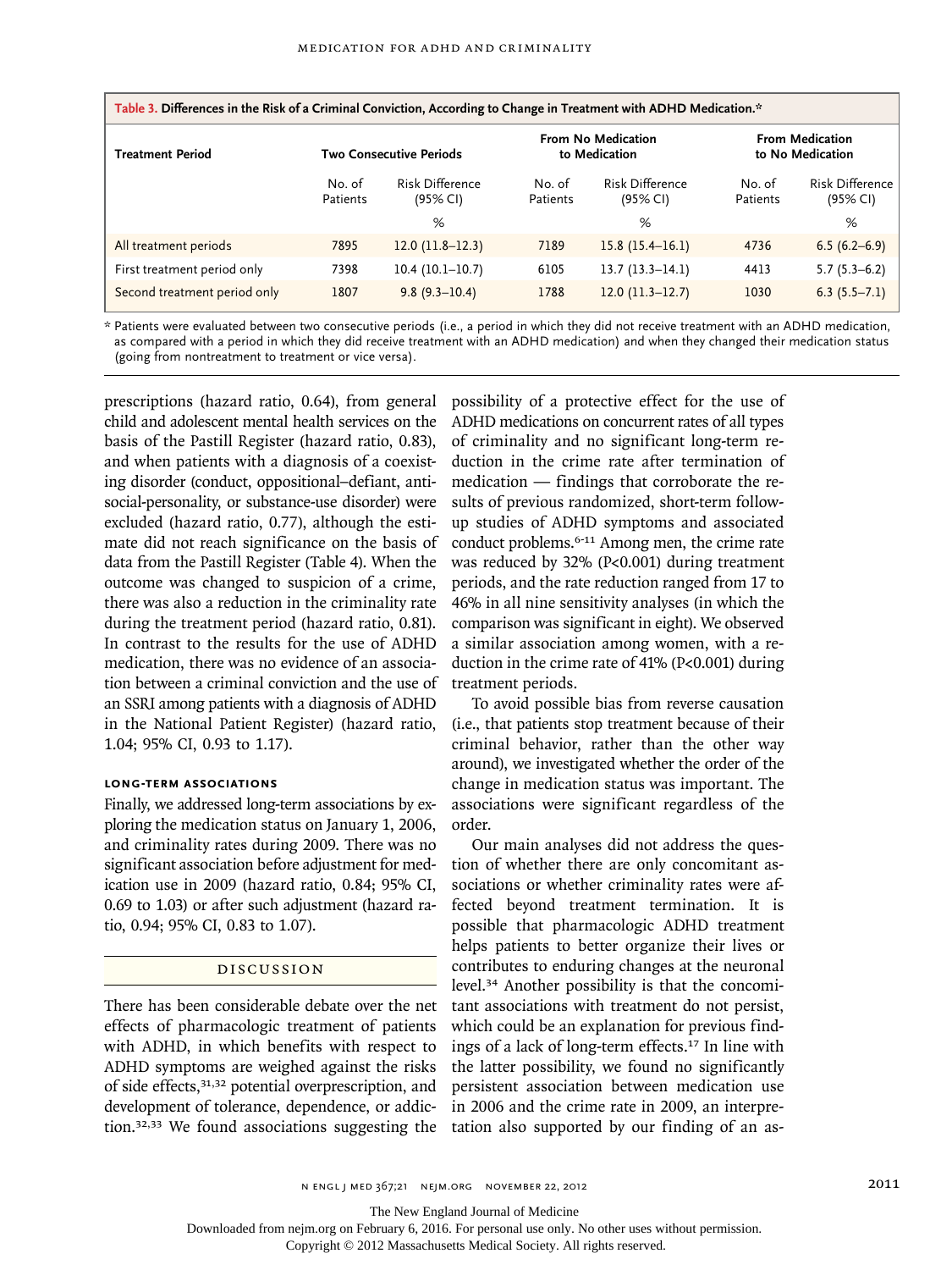| Table 4. Sensitivity Analyses among Men with ADHD, According to Types of Cohort, Medication, and Criminal<br>Outcome (2006-2009).* |                              |               |                                 |  |
|------------------------------------------------------------------------------------------------------------------------------------|------------------------------|---------------|---------------------------------|--|
| Types of Cohort, Medication, and Criminal Outcome                                                                                  | No. of Patients<br>in Cohort | No. of Crimes | <b>Hazard Ratio</b><br>(95% CI) |  |
| ADHD diagnosed in National Patient Register                                                                                        | 16,087                       |               |                                 |  |
| Stimulant drug and any criminal conviction                                                                                         |                              | 23,693        | $0.66(0.61 - 0.71)$             |  |
| Nonstimulant drug and any criminal conviction <sup>†</sup>                                                                         |                              | 23,693        | $0.76(0.63 - 0.91)$             |  |
| <b>ADHD</b> medication                                                                                                             |                              |               |                                 |  |
| Violent crime                                                                                                                      |                              | 3,985         | $0.54(0.44 - 0.67)$             |  |
| Less severe crimet:                                                                                                                |                              | 17,421        | $0.67(0.62 - 0.73)$             |  |
| Drug-related crime                                                                                                                 |                              | 8,502         | $0.63$ $(0.55 - 0.71)$          |  |
| No coexisting disorder and any criminal conviction                                                                                 |                              | 5,723         | $0.77(0.66 - 0.90)$             |  |
| Suspected of crime                                                                                                                 |                              | 55,953        | $0.81(0.77-0.84)$               |  |
| SSRI medication and any criminal conviction                                                                                        |                              | 23,693        | $1.04(0.93 - 1.17)$             |  |
| Prescribed ADHD medication and any criminal conviction                                                                             | 17,141                       | 27,416        | $0.64(0.60 - 0.68)$             |  |
| Pastill Register, use of ADHD medication, and any criminal<br>conviction∥                                                          | 1,090                        | 995           | $0.83(0.54 - 1.29)$             |  |

\* SSRI denotes selective serotonin-reuptake inhibitor.

† Values in this category have not been adjusted for the concomitant use of other ADHD medications.

‡ A less severe crime was defined as one in which a conviction did not involve imprisonment, forensic psychiatric inpatient care, or closed institutional youth care.

§ This category includes only patients who had not received a diagnosis of a conduct, oppositional–defiant, antisocialpersonality, or substance-use disorder. This analysis was performed in a subgroup of 9801 patients.

¶In this category, the ADHD medication was identified through the Prescribed Drug Register on the basis of Anatomical Therapeutic Chemical (ATC) codes N06BA04, N06BA09, N06BA01, and N06BA02.

‖ Patients who are listed in the Pastill Register include all those in whom ADHD was diagnosed by practitioners in child and adolescent mental health services.

sociation between medication use and criminality regardless of whether it was the first or second time that patients changed their medication status.

Unlike randomized, controlled trials, pharmacoepidemiologic studies such as this one are open to confounding because of differences in the indications for the drug. In other words, patients who are receiving treatment are different from those who are not receiving treatment, usually because they are more symptomatic and have coexisting disorders.35 Our within-patient analyses were designed to account for confounders that remain constant for each patient (e.g., genetic and early environmental factors). However, unmeasured confounders and mediators that are related to the use of prescription drugs (e.g., alcohol binges, engagement with services that provide prescriptions, or supportive partners or parents who collect the prescriptions) rather than the effects of the drugs themselves can never be excluded in this research design. To address this problem, we analyzed criminality rates among tion biases by doing sensitivity analyses among

patients who had discontinued SSRIs instead of ADHD medications. We found no evidence of an association between criminality rates and SSRI discontinuation. In contrast to ADHD medications, other common psychotropic drugs have very different patterns of use as well as onset and end of effect. Thus, such drugs could not be included as time-dependent covariates in our study, but at the same time, it is unlikely that the use of psychotropic (or other) medications would have the potential to explain the concomitant association between the use of ADHD medication and criminality. Selection effects might also occur, since the registration of outpatient diagnoses started in 2001 and is still not complete in all counties; in addition, only treatments by specialist physicians are entered into the National Patient Register, and some patients (e.g., those with more severe ADHD or living in neighborhoods with a lower socioeconomic status) might be more likely to be convicted when caught. We tried to address selec-

The New England Journal of Medicine

Downloaded from nejm.org on February 6, 2016. For personal use only. No other uses without permission.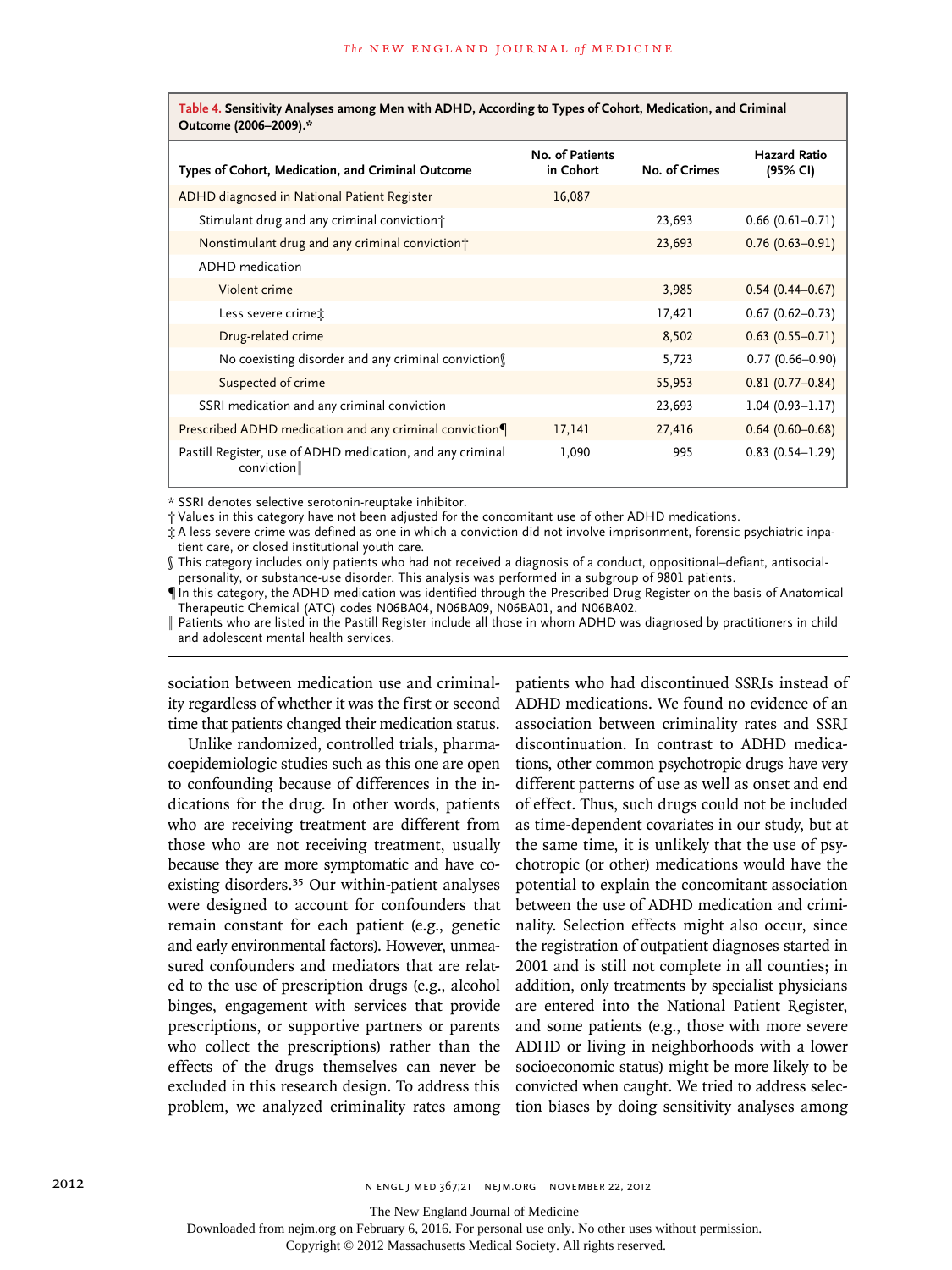our results were due to selection effects.

Overall rates of crime and their resolution are very similar across Western Europe,<sup>36</sup> whereas comparisons with the United States are more difficult because of differences in the legal and judicial systems. Police-recorded assault rates were 3.7 per 1000 population in the United States and 4.1 per 1000 in Sweden from 1981 through 1999.<sup>37</sup> Even though the prevalence of ADHD diagnoses and rates of medication use vary among countries and over time, Sweden does not appear to be unusual in its rates of ADHD or the use of ADHD medication.38,39 The Swedish Medical Products Agency recommends pharmacologic treatment for ADHD only when other supportive interven-

different cohorts and with varying outcomes. All tions have failed, indicating that pharmacologic analyses suggested that there were reductions of ADHD treatment most likely represents an indi-17 to 46% in criminality rates during treatment cator of the more severe cases of ADHD. Regardperiods, findings that reduced the likelihood that less, we cannot address whether the associations would be the same in other cultures, and thus generalizations should be made with caution.

> Among patients with ADHD, we found an inverse association between pharmacologic treatment for ADHD and the risk of criminality. Potential beneficial effects would have to be carefully weighed against potential adverse effects of medication, including overprescription and side effects.31,33

> Supported in part by grants from the Swedish Research Council, the Swedish Council for Working Life and Social Research, the Swedish Prison and Probation Services, the National Institute of Child Health and Human Development (HD061817), and the Wellcome Trust (to Dr. Fazel).

> Disclosure forms provided by the authors are available with the full text of this article at NEJM.org.

#### **References**

**1.** Polanczyk G, de Lima MS, Horta BL, Biederman J, Rohde LA. The worldwide prevalence of ADHD: a systematic review and metaregression analysis. Am J Psychiatry 2007;164:942-8.

**2.** Pastor PN, Reuben CA. Diagnosed attention deficit hyperactivity disorder and learning disability: United States, 2004- 2006. Vital Health Stat 2008;10:1-14.

**3.** Barkley RA, Fischer M, Smallish L, Fletcher K. Young adult follow-up of hyperactive children: antisocial activities and drug use. J Child Psychol Psychiatry 2004; 45:195-211.

**4.** Satterfield JH, Faller KJ, Crinella FM, Schell AM, Swanson JM, Homer LD. A 30 year prospective follow-up study of hyperactive boys with conduct problems: adult criminality. J Am Acad Child Adolesc Psychiatry 2007;46:601-10.

**5.** Angold A, Costello EJ, Erkanli A. Comorbidity. J Child Psychol Psychiatry 1999;40:57-87.

**6.** Banaschewski T, Coghill D, Santosh P, et al. Long-acting medications for the hyperkinetic disorders: a systematic review and European treatment guideline. Eur Child Adolesc Psychiatry 2006;15:476-95. **7.** Findling RL. Evolution of the treatment of attention-deficit/hyperactivity disorder in children: a review. Clin Ther

2008;30:942-57. **8.** Greenhill L, Kollins S, Abikoff H, et al. Efficacy and safety of immediaterelease methylphenidate treatment for preschoolers with ADHD. J Am Acad Child Adolesc Psychiatry 2006;45:1284- 93. [Erratum, J Am Acad Child Adolesc Psychiatry 2007;46:141.]

**9.** Adler LA, Zimmerman B, Starr HL, et al. Efficacy and safety of OROS methylphenidate in adults with attention-deficit/ hyperactivity disorder: a randomized, placebo-controlled, double-blind, parallel group, dose-escalation study. J Clin Psychopharmacol 2009;29:239-47.

**10.** Koesters M, Becker T, Kilian R, Fegert JM, Weinmann S. Limits of meta-analysis: methylphenidate in the treatment of adult attention-deficit hyperactivity disorder. J Psychopharmacol 2009;23:733-44.

**11.** Kooij SJ, Bejerot S, Blackwell A, et al. European consensus statement on diagnosis and treatment of adult ADHD: The European Network Adult ADHD. BMC Psychiatry 2010;10:67.

**12.** Biederman J, Petty CR, Evans M, Small J, Faraone SV. How persistent is ADHD? A controlled 10-year follow-up study of boys with ADHD. Psychiatry Res 2010;177:299-304.

**13.** Adler LD, Nierenberg AA. Review of medication adherence in children and adults with ADHD. Postgrad Med 2010; 122:184-91.

**14.** Zetterqvist J, Asherson P, Halldner L, Långström N, Larsson H. Stimulant and non-stimulant attention deficit/hyperactivity disorder drug use: total population study of trends and discontinuation patterns 2006-2009. Acta Psychiatr Scand 2012 September 4 (Epub ahead of print). **15.** McCarthy S, Asherson P, Coghill D, et al. Attention-deficit hyperactivity disorder:

treatment discontinuation in adolescents and young adults. Br J Psychiatry 2009; 194:273-7.

14-month randomized clinical trial of treatment strategies for attention-deficit/ hyperactivity disorder: Multimodal Treatment Study of Children with ADHD. Arch Gen Psychiatry 1999;56:1073-86.

**17.** Arnold LE, Chuang S, Davies M, et al. Nine months of multicomponent behavioral treatment for ADHD and effectiveness of MTA fading procedures. J Abnorm Child Psychol 2004;32:39-51.

**18.** Jensen PS, Arnold LE, Swanson JM, et al. 3-Year follow-up of the NIMH MTA study. J Am Acad Child Adolesc Psychiatry 2007;46:989-1002.

**19.** Molina BS, Flory K, Hinshaw SP, et al. Delinquent behavior and emerging substance use in the MTA at 36 months: prevalence, course, and treatment effects. J Am Acad Child Adolesc Psychiatry 2007; 46:1028-40.

**20.** Swanson J, Arnold LE, Kraemer H, et al. Evidence, interpretation, and qualification from multiple reports of long-term outcomes in the Multimodal Treatment study of Children with ADHD (MTA): part I: executive summary. J Atten Disord 2008;12:4-14.

**21.** Ludvigsson JF, Otterblad-Olausson P, Pettersson BU, Ekbom A. The Swedish personal identity number: possibilities and pitfalls in healthcare and medical research. Eur J Epidemiol 2009;24:659-67.

**22.** Ludvigsson JF, Andersson E, Ekbom A, et al. External review and validation of the Swedish national inpatient register. BMC Public Health 2011;11:450.

16. The MTA Cooperative Group. A Register - opportunities for pharmaco-**23.** Wettermark B, Hammar N, Fored CM, et al. The new Swedish Prescribed Drug

The New England Journal of Medicine

Downloaded from nejm.org on February 6, 2016. For personal use only. No other uses without permission.